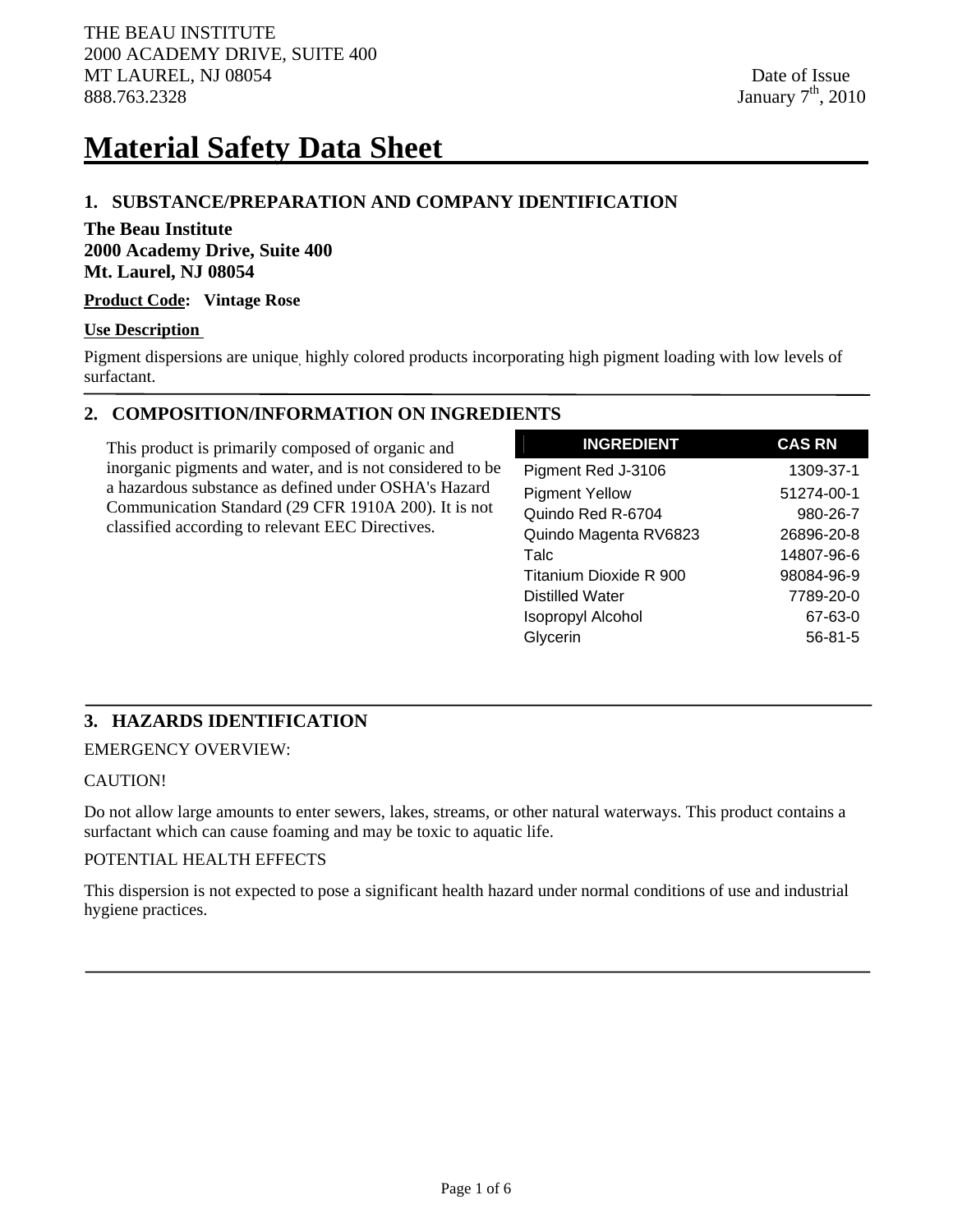# **4. FIRST AID MEASURES**

# EYE CONTACT

Flush eyes thoroughly with large amounts of water for at least fifteen minutes. Get medical attention.

#### SKIN CONTACT

Wash skin with soap and water. Remove severely contaminated clothing and clean before reuse. Seek medical attention in the unlikely event that irritation occurs.

#### **INHALATION**

Remove to fresh air. Get medical attention if breathing is difficult.

#### INGESTION

Do not give anything by mouth to an unconscious person. Do not induce vomiting. Get immediate medical attention.

# **5. FIRE FIGHTING MEASURES**

Nonflammable aqueous pigment dispersion.

Extinguishing Media

Carbon dioxide, dry chemical or foam recommended. Apply water spray to keep exposed containers cool.

Special Fire-Fighting Procedures

Self-contained breathing apparatus (SCEA) and full protective equipment recommended.

Unusual Fire and Explosion Hazards

Fire or excessive heat may produce hazardous decomposition products.

General Hazard

In the unlikely event that all of the water is evaporated, improper handling of any dry organic <sup>p</sup>igment product may lead to dust cloud formation which can be an explosion hazard.

#### FLAMMABILITY DATA,

Flash Point:

Flammability Limits: Auto ignition Temperature: NFPA RATINGS Health: 1 Flammability: 1 Reactivity: 0 Non-flammable material Not applicable Not applicable HMIS RATINGS Health: 1 Flammability: 1 Reactivity: 0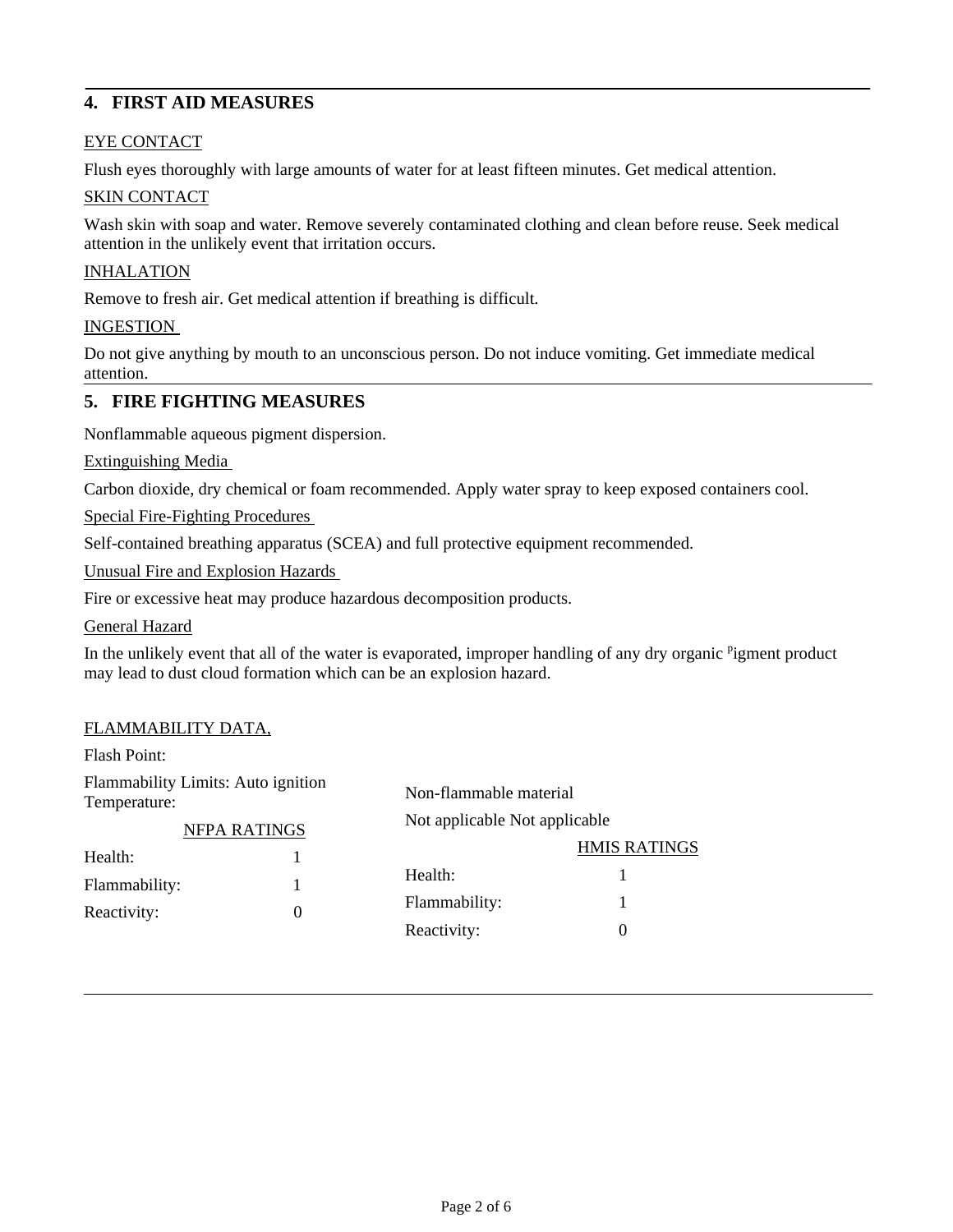# **6. ACCIDENTAL RELEASE MEASURES**

#### Small Spill

Contain spill immediately. Inert materials such as dry sand or sawdust may be used to help absorb any spilled material. Scoop or shovel into appropriate waste containers for disposal purposes. Soap and water may be used as necessary.

•

#### Large Spill

Contain spilled material immediately. Use an inert material such as dry sand, sawdust, or earth to help absorb large spills. Scoop or shovel waste material into drums. Prevent runoff from entering into storm sewers, lakes, streams, or or ocher natural waterways. Large spills may be toxic to aquatic life, and can cause foaming and o<sup>p</sup>erational <sup>p</sup>roblems at wastewater treatment facilities. Appropriate <sup>p</sup>rotective clothing should be worn to prevent employee exposure.

# **7. HANDLING AND STORAGE**

#### Handling

Avoid employee exposure through the use of  $a^p$  propriate engineering controls, adequate personal protective equipment, and good industrial hygiene practices. Wash thoroughly after handling. Handle in well ventilated work space.

#### Storage

Store in a moderately cool, dry, well-ventilated area away from direct sources of heat. Avoid freezing (32°F). Empty containers may contain product residues and should he handled accordingly. Position containers so that any labeling information is visible. Keep containers closed.

### **8. EXPOSURE CONTROLS/PERSONAL PROTECTION**

#### Engineering Controls

The use of local exhaust ventilation is recommended to control emissions near the source. Additional engineering controls should be used as necessary.

### Personal Protection

Safety glasses with side shields, or goggles, are recommended. Im<sup>p</sup>ervious clothing should be worn when gross contact is likely, such as when cleaning up large spills. Res<sup>p</sup>iratory protection is generally not required. Wash at the end of each work shift. Any contaminated clothing should be removed and laundered.

### Exposure Limits

There are no ACGIH TLV's or OSHA PEL's established for this product.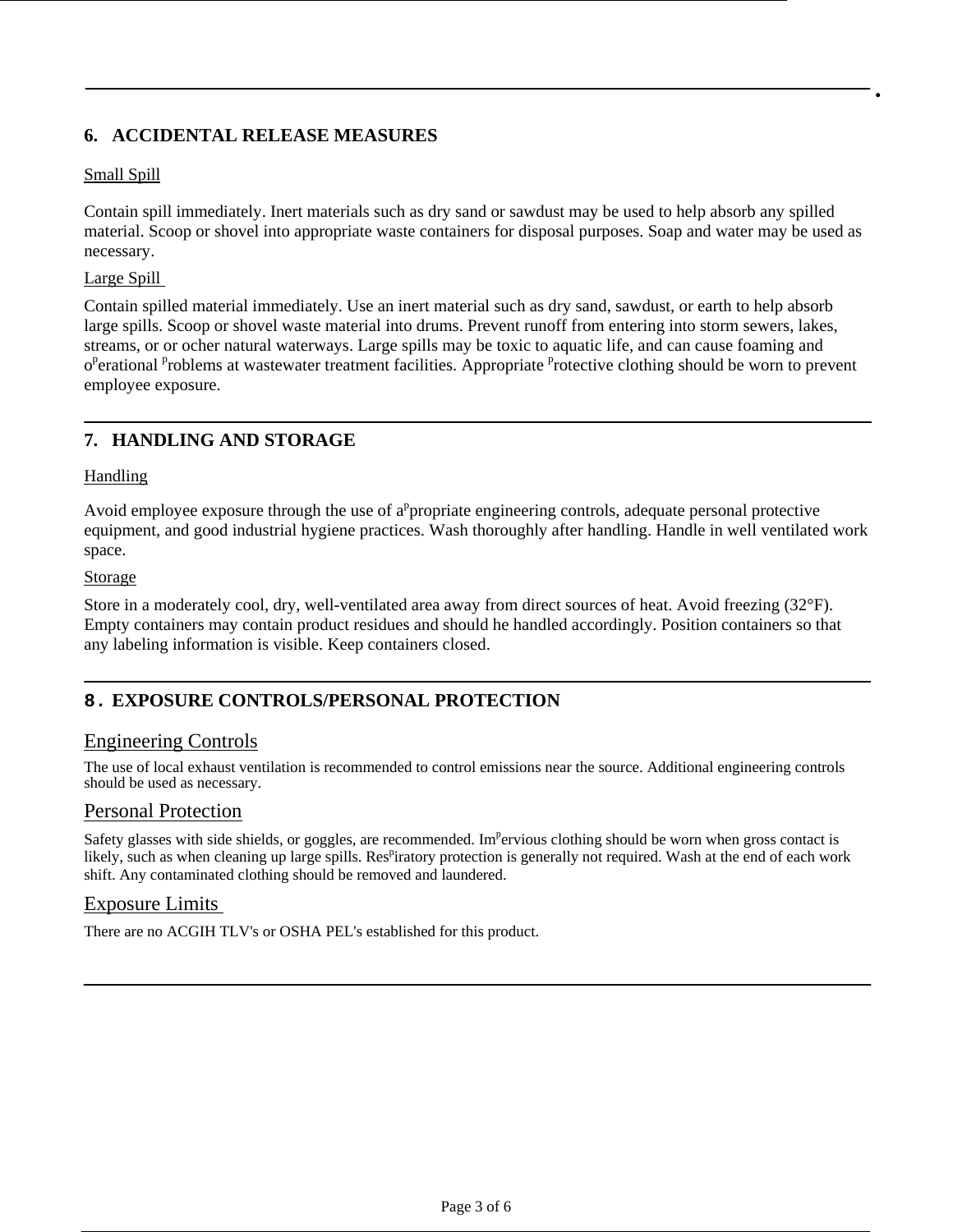# **9. PHYSICAL AND CHEMICAL PROPERTIES**

APPEARANCE: opaque liquid

SPECIFIC GRAVITY: 1.1-1.4

SOLUBILITY IN WATER: Dispersible

BOILING POINT: 65-100°C

VOLATILE ORGANIC COMPOUNDS (VOC's): Negligible (< 0.5%)

pH INFORMATION: 7.0-9.0

ODOR: Slight odor

# **10. STABILITY AND REACTIVITY**

# GENERAL:

This product is a stable compound and hazardous polymerization will not occur. Since it contains water, do not allow it to freeze.

# INCOMPATABILITY:

Avoid strong oxidizing agents such as peroxides, chlorates, per chlorates, nitrates, and permanganates. Oxidizing materials may vigorously evolve oxygen in large amounts.

### HAZARDOUS DECOMPOSITION PRODUCTS:

When involved in a fire, burning organic pigment products may evolve noxious gases which  $a^y$ e toxic. These compounds ma<sup>y</sup> include carbon monoxide, carbon dioxide, nitrous oxides, or hydrogen chloride, depending on the pigment type used in the dispersion. All of the water must be driven off first in order for this to occur.

# **11. TOXICOLOGICAL INFORMATION**

### GENERAL

Based upon industry-wide experience over many years of manufacturing, aqueous dispersion products in general are considered to have a low level of toxicity. There are no established  $\tilde{T}LV$ 's or PEL's for this <sup>p</sup>roduct.

### ACUTE (SHORT-TERM) TOXICITY

No known published data is available for the aqueous dispersion. The pigment portion of this product has a reported acute oral  $LD_{50}$  value of 5 gm/kg or greater in rats.

### CHRONIC (LONG-TERM) TOXICITY

No known published data is available for this product.

#### MUTAGENICITY

No known published data is available for this product.

ROUTES OF POTENTIAL EXPOSURE Ingestion Inhalation Skin/Eye Contact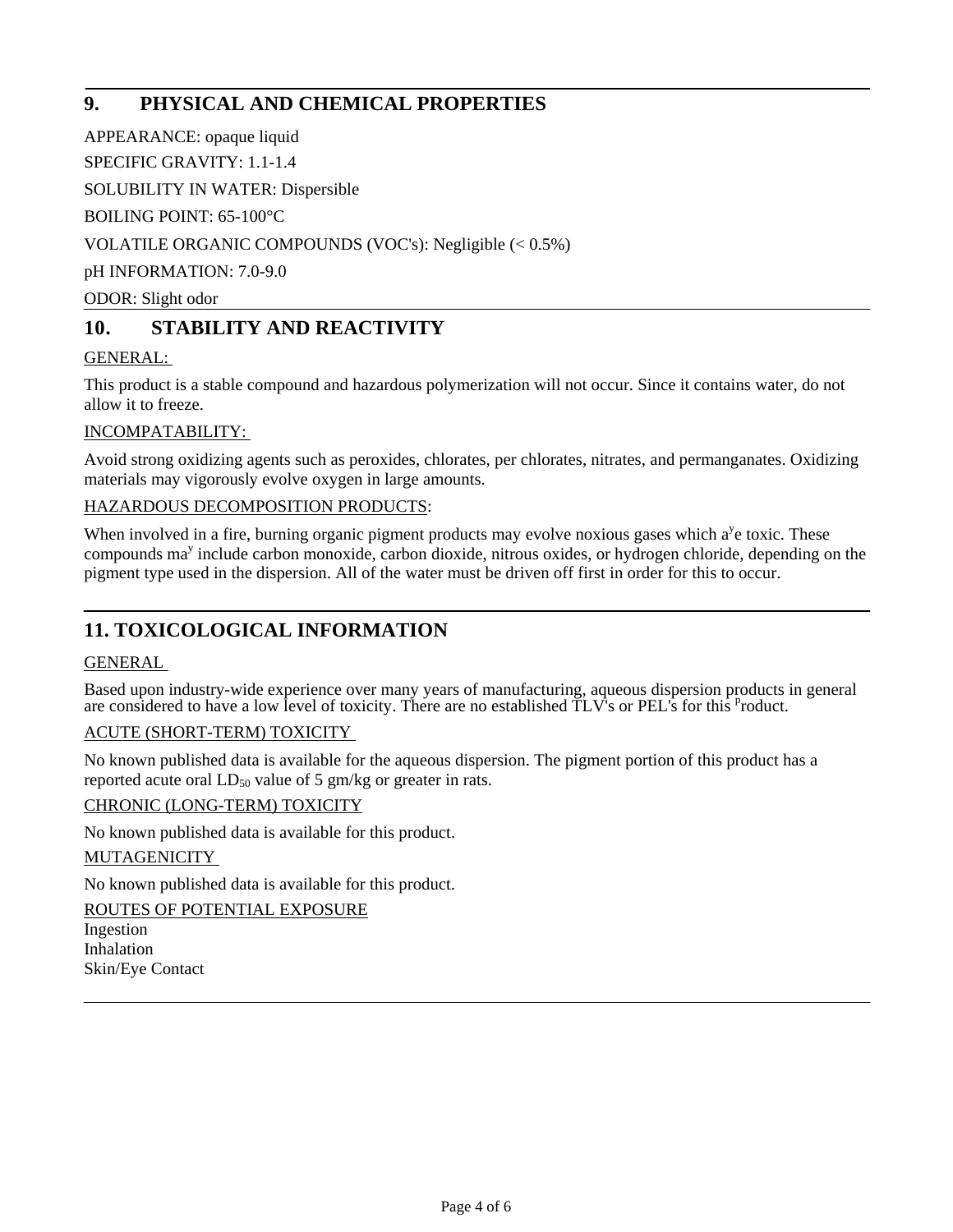# **12. ECOLOGICAL INFORMATION**

This product has not been evaluated for its eco-toxicity. However, based upon degradation studies of similarly formulated aqueous dispersions, it can be concluded that the ingredients are almost completely degraded, except for the pigment. The biodegradation of colorants under aerobic conditions is expected to be limited and there is no evidence to suggest they create any significant ecological problems when released into the environment. Since pigments are generally insoluble compounds, they are believed to have minimal bioaccumulation and bioavailability characteristics.

•

Analogous dispersions tested as follows:

|                                                            | Rainbow trout $LC_{50}(24 \text{ hrs.})$ : | $720 \,\mathrm{mg}/1$  |
|------------------------------------------------------------|--------------------------------------------|------------------------|
|                                                            | $LC_{50}(96 \text{ hrs.})$ :               | $420 \,\mathrm{mg}/1$  |
| Wastewater bacteria $EC_{50}(3 \text{ hrs.})$ :            |                                            | $>10,000 \text{ mg}/1$ |
| Only slightly dangerous to fish, invertebrates, and algae. |                                            | (WOK 1)                |

# **13. DISPOSAL CONSIDERATIONS** General

This product must be disposed of in accordance with all applicable federal, state and local regulations.

Waste Management

Incineration or land filling are recommended disposal techniques. Contact your state or local environmental agency for specific rules.

This product is not identified as a RCRA hazardous waste under 40 CFR 261, and is not regulated under CERCLA (Superfund),

# **14. TRANSPORT INFORMATION**